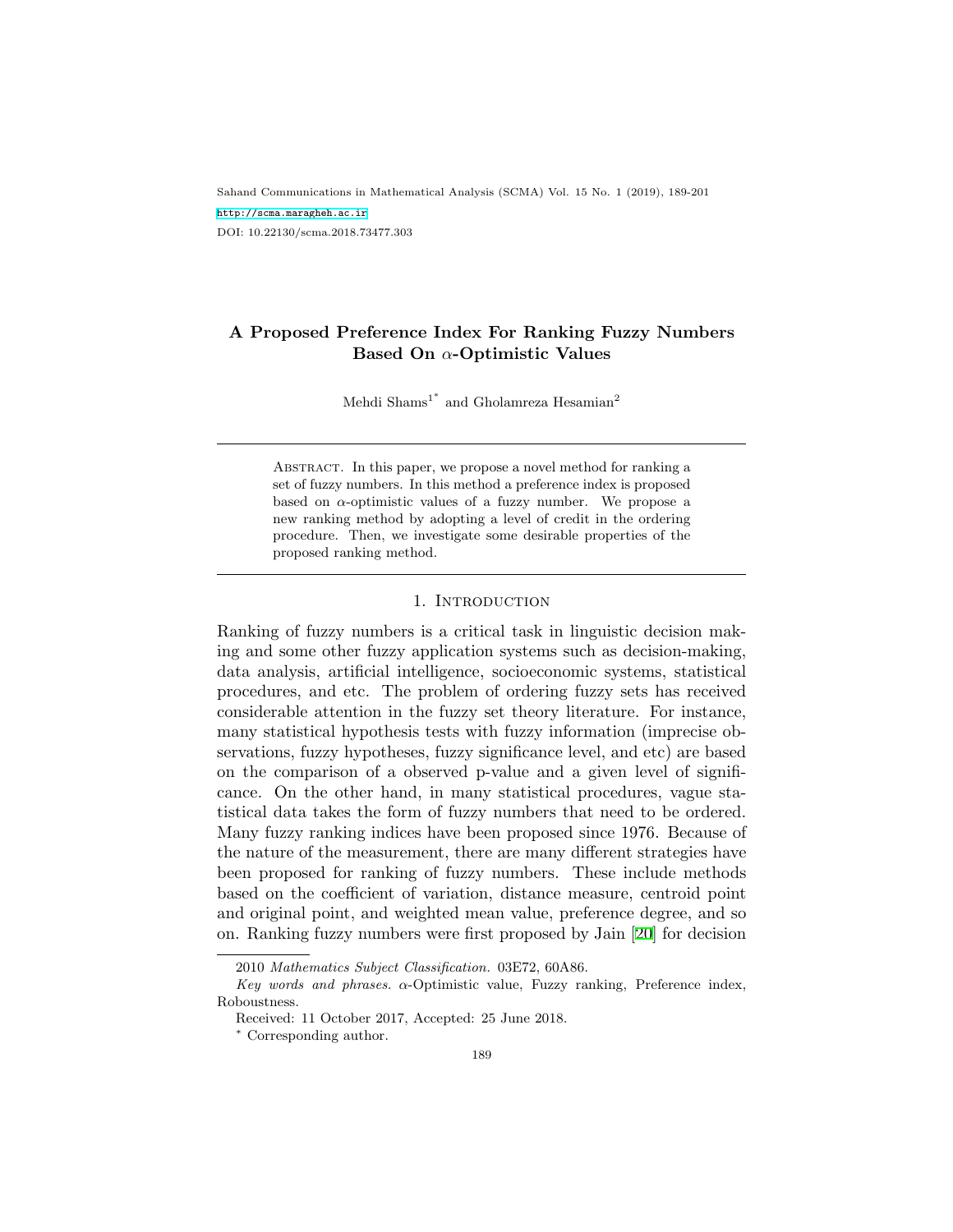making in fuzzy environment. Since then, various procedures to rank fuzzy quantities are proposed by various researchers. Bortolan and Degani [\[5\]](#page-9-0) considered the problem of ranking *n* fuzzy sets. They reviewed some methods suggested in the literature [\[2,](#page-9-1) [4,](#page-9-2) [5,](#page-9-0) [15](#page-10-1), [46–](#page-12-0)[48\]](#page-12-1) on a group of selected examples. Chen [[7](#page-10-2)] presented ranking fuzzy numbers with maximizing set and minimizing set to decide the ordering value of each fuzzy number and uses these values to determine the order of the *n* fuzzy numbers. They also gave a method for calculating the ordering value of each fuzzy number with triangular, trapezoidal, and a typical shaped membership functions. Dubois and Prade [\[15](#page-10-1)] developed the most known indices for ranking fuzzy numbers; the Pos index and its dual Nec index. Lee and Li [\[24](#page-11-0)] compared fuzzy numbers based on the probability measure of fuzzy events. Delgado et al. [[13](#page-10-3)] proposed a pro-cedure for ranking fuzzy numbers. Campos and Muñoz [[12](#page-10-4)] presented a subjective approach for ranking fuzzy numbers. Kim and Park [[21\]](#page-10-5) introduced a method for comparing fuzzy numbers based on the combination of maximizing possibility and minimizing possibility using an index of optimism in [0*,* 1] reflecting the decision makers risk taking attitude. Yuan [[50\]](#page-12-2) proposed a criterion for evaluating fuzzy numbers. He also investigated the proposed method based on some criteria for evaluating fuzzy ranking methods: fuzzy preference representation, rationality of fuzzy ordering, distinguishably, and robustness. Saade and Schwarzlander [[33](#page-11-1)] presented the ordering of fuzzy sets over the real line from the point of view of ordering intervals. Liou and Wang [[26\]](#page-11-2) compared fuzzy numbers with integral value. They also used an index of optimism to reflect the decision makers optimistic attitude in their proposed ranking method. Chang and Lee [[6](#page-10-6)] formalized the concept of existence for the ranking of fuzzy sets. Since then several methods have been proposed by various researchers which includes ranking fuzzy numbers using area compensation, distance method, maximizing and minimizing set, decomposition principle, and signed distance [[10,](#page-10-7) [17,](#page-10-8) [32](#page-11-3), [49\]](#page-12-3). Wang and Kerre [[39](#page-11-4), [40](#page-12-4)] classified all the above ranking procedures into three classes. The first class consists of ranking procedures based on fuzzy mean and spread [\[2,](#page-9-1) [12,](#page-10-4) [17](#page-10-8), [26](#page-11-2), [46](#page-12-0)[–48](#page-12-1)], and the second class consists ranking procedures based on fuzzy scoring [[7,](#page-10-2) [21](#page-10-5), [38\]](#page-11-5), whereas the third class consists methods based on preference relations [[4,](#page-9-2) [13](#page-10-3), [15](#page-10-1), [22](#page-10-9), [30](#page-11-6), [33](#page-11-1), [50](#page-12-2)]. They concluded that the ordering procedures associated with the first class are relatively reasonable for the ordering of fuzzy numbers. Specifically, the ranking procedure presented by Adamo [\[2\]](#page-9-1) satisfies all the reasonable properties for the ordering of fuzzy quantities. Moreover, the methods presented in the second class are not doing well while the methods [\[22](#page-10-9), [30](#page-11-6), [33,](#page-11-1) [50](#page-12-2)] which belong to class three are reasonable.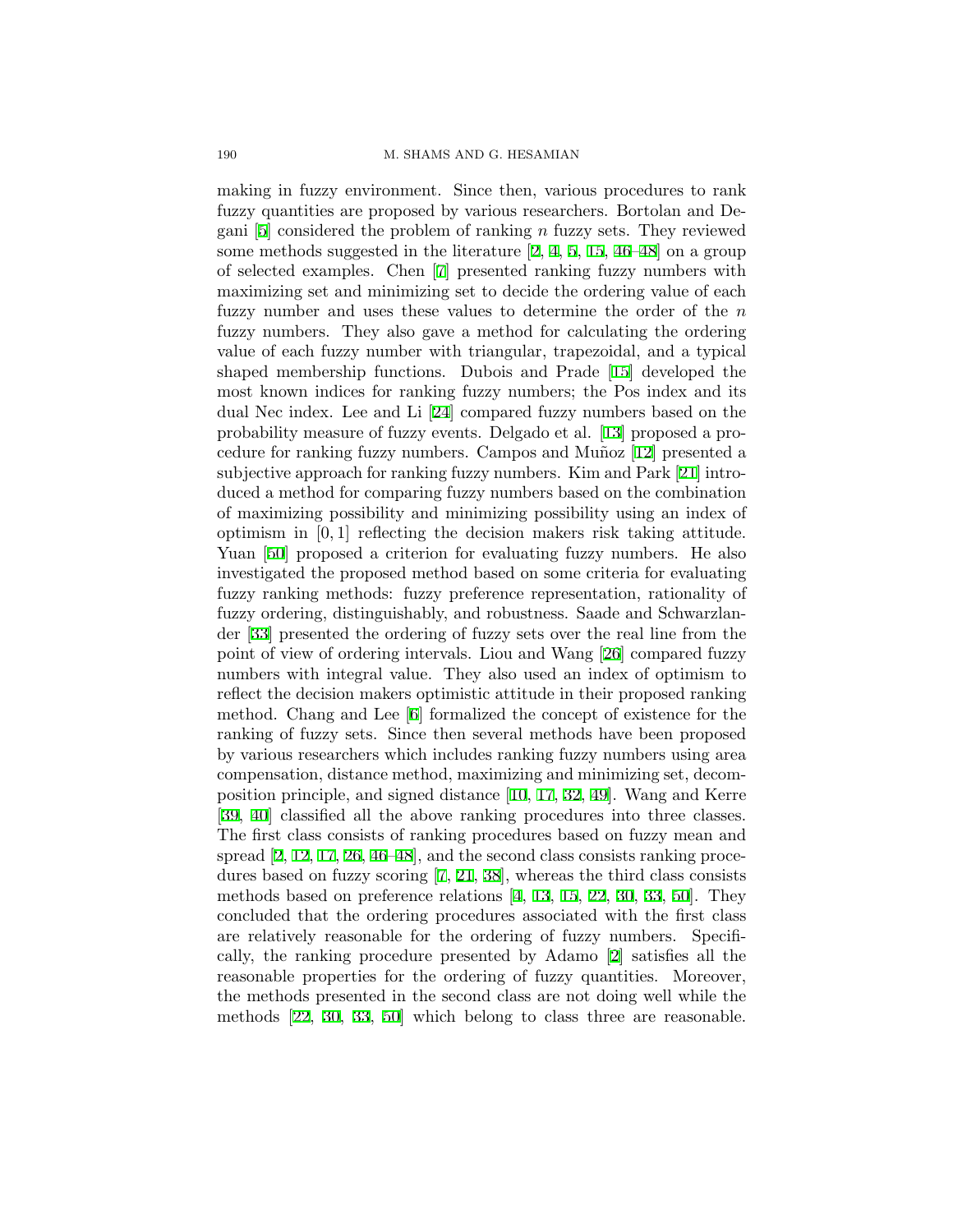Later on, ranking fuzzy numbers has been developed using numerous different techniques including preference ratio [[29\]](#page-11-7), left and right dominance [[9](#page-10-10)], fuzzy distance measure [\[35](#page-11-8)], area between the centroid point and original point [[11\]](#page-10-11), preference weighting function expectations [[28\]](#page-11-9), sign distance [[1](#page-9-3)], fuzzy simulation analysis method [\[34](#page-11-10)], an area method using radius of gyration [[14\]](#page-10-12), distance minimization [[3](#page-9-4)], and fuzzy risk analysis based on the ranking of generalized trapezoidal fuzzy numbers [[8\]](#page-10-13). More development in ranking fuzzy numbers can also be found in [[16](#page-10-14), [25](#page-11-11), [36,](#page-11-12) [37](#page-11-13), [42–](#page-12-5)[45](#page-12-6)].

The purpose of this paper is to provide a new method of ranking of fuzzy numbers based on *α*-optimistic values by adopting a level of credit in the ordering procedure.

The rest of the paper is organized as follows: In Section [2,](#page-2-0) we recall some necessary concepts related to fuzzy numbers and some properties of *α*-optimistic values. Section [3](#page-4-0) presents a new method for ranking fuzzy numbers. In addition, we investigate some basic properties of the proposed method. Concluding remarks are finally made in Section [4.](#page-9-5)

### 2. Preliminaries

<span id="page-2-0"></span>A fuzzy set  $\overline{A}$  of the universal set  $\mathbb X$  is defined by its membership function  $\mu_{\tilde{A}} : \mathbb{X} \to [0,1]$ . In this paper, we consider R (the real line) as the universal set. We denote by  $\tilde{A}[\alpha] = \{x \in \mathbb{R} : \mu_{\tilde{A}}(x) \ge \alpha\}$  the *α*-level set (*α*-cut) of the fuzzy set  $\tilde{A}$ , for every  $\alpha \in (0,1]$ , and for  $\alpha = 0, \tilde{A}[0]$  is the closure of the set  $\{x \in \mathbb{R} : \mu_{\tilde{A}}(x) > 0\}$ . A fuzzy set  $\tilde{A}$  of R is called a fuzzy number if for every  $\alpha \in [0,1]$ , the set  $\tilde{A}[\alpha]$  is a non-empty compact interval and there exists unique  $x^* \in \mathbb{R}$  such that  $\mu_{\tilde{A}}(x^*) = 1$ . Such an interval will be denoted by  $\tilde{A}[\alpha] = [\tilde{A}^L_{\alpha}, \tilde{A}^U_{\alpha}]$ , where  $\widetilde{A}_{\alpha}^{L} = \inf \left\{ x : x \in \widetilde{A}[\alpha] \right\}$  and  $\widetilde{A}_{\alpha}^{U} = \sup \left\{ x : x \in \widetilde{A}[\alpha] \right\}$ . A fuzzy number *A* is said to be positive whenever  $\tilde{A}[0] \subseteq (0,\infty)$ . We denote by  $\mathcal{F}(\mathbb{R})$ , the set of all fuzzy numbers of R.

The imprecision or vagueness can be treated by means of a particular kind (family) of fuzzy numbers, the *LR*-fuzzy numbers since they can be characterized by means of three real numbers: the center, the left spread, and the right spread. The term *LR* is due to the left (*L*) and the right  $(R)$  shape of the membership function referred to the fuzzy set [[23](#page-11-14)].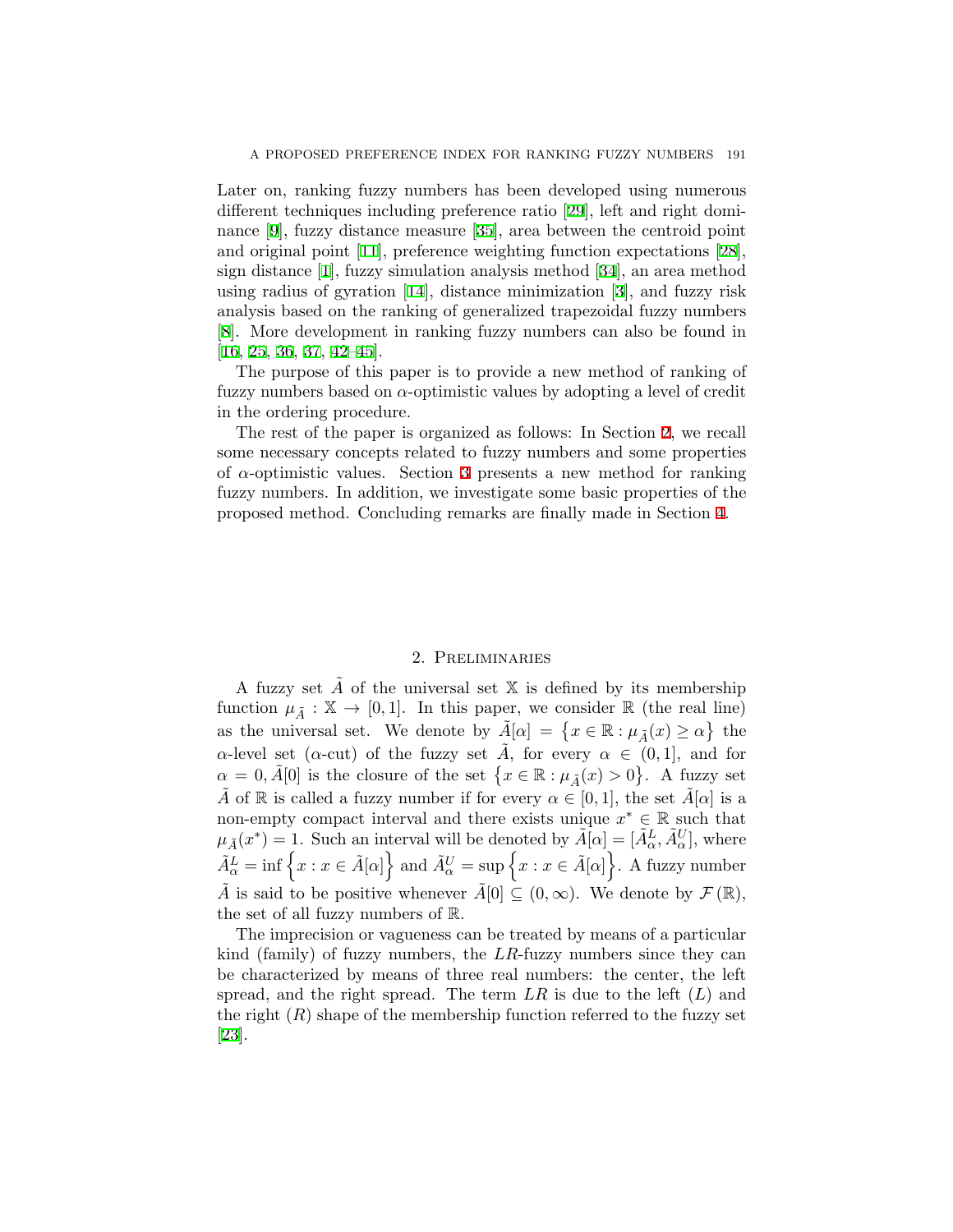**Definition 2.1.** A *LR*-fuzzy number  $\tilde{A} = (a, a^l, a^r)_{LR}, a^l, a^r \geq 0$ , is defined as follows

$$
\mu_{\tilde{A}}(x) = \begin{cases} & L\left(\frac{a-x}{a^l}\right), \quad a - a^l \le x \le a, \\ & R\left(\frac{a-x}{a^r}\right), \quad a < x \le a + a^r, \end{cases}
$$

where  $a^l$  and  $a^r$  are the left-hand and the right-hand spreads, respectively. *L* and *R* are continuous and strictly decreasing functions with  $L(0) = R(0) = 1$  and  $L(1) = R(1) = 0$ .

A special type of *LR*-fuzzy numbers is the so-called triangular fuzzy numbers with the shape functions  $L(x) = R(x) = \max\{0, 1 - |x|\},$ *x ∈* R. The membership function of triangular fuzzy number  $\tilde{A} = (a, a^l, a^r)_T$  is given by

$$
\mu_{\tilde{A}}(x) = \begin{cases}\n0, & x < a - a^l, \\
\frac{x - (a - a^l)}{a^l}, & a - a^l \le x \le a, \\
\frac{a + a^r - x}{a^r}, & a \le x \le a + a^r, \\
0, & x > a + a^r.\n\end{cases}
$$

Here, we recall an index introduced by Liu [\[27](#page-11-15)] for degree of belonging a fuzzy number  $\tilde{A} \in \mathcal{F}(\mathbb{R})$  to a set of real numbers. We will apply this index to introduce a method of ranking of fuzzy numbers.

**Definition 2.2.** Let  $A \in \mathcal{F}(\mathbb{R})$  and  $B \subseteq \mathbb{R}$ . The index

$$
C: \mathcal{F}(\mathbb{R}) \times \mathbb{R} \longrightarrow [0,1],
$$

which is defined by

(2.1) 
$$
C\left(\tilde{A} \in B\right) = \frac{\sup_{y \in B} \mu_{\tilde{A}}(y) + 1 - \sup_{y \notin B} \mu_{\tilde{A}}(y)}{2},
$$

shows the credibility degree that " $\tilde{A}$  belongs to  $B$ ".

**Remark 2.3.** It is readily seen that if a fuzzy number  $\tilde{A}$  reduces to the crisp number *a*, then  $C(\tilde{A} \in B) = I|a \in B|$ , where I is the indicator function,

$$
I(\rho) = \begin{cases} 1, & \text{if } \rho \text{ is true,} \\ 0, & \text{if } \rho \text{ is false.} \end{cases}
$$

<span id="page-3-0"></span>**Definition 2.4** ([[27](#page-11-15)]). Let  $\tilde{A} \in \mathcal{F}(\mathbb{R})$  and  $\alpha \in [0,1]$ , then

(2.2) 
$$
\tilde{A}_{\alpha} = \sup \left\{ x \in \tilde{A}[0] : C(\tilde{A} \in [x, \infty)) \ge \alpha \right\},\
$$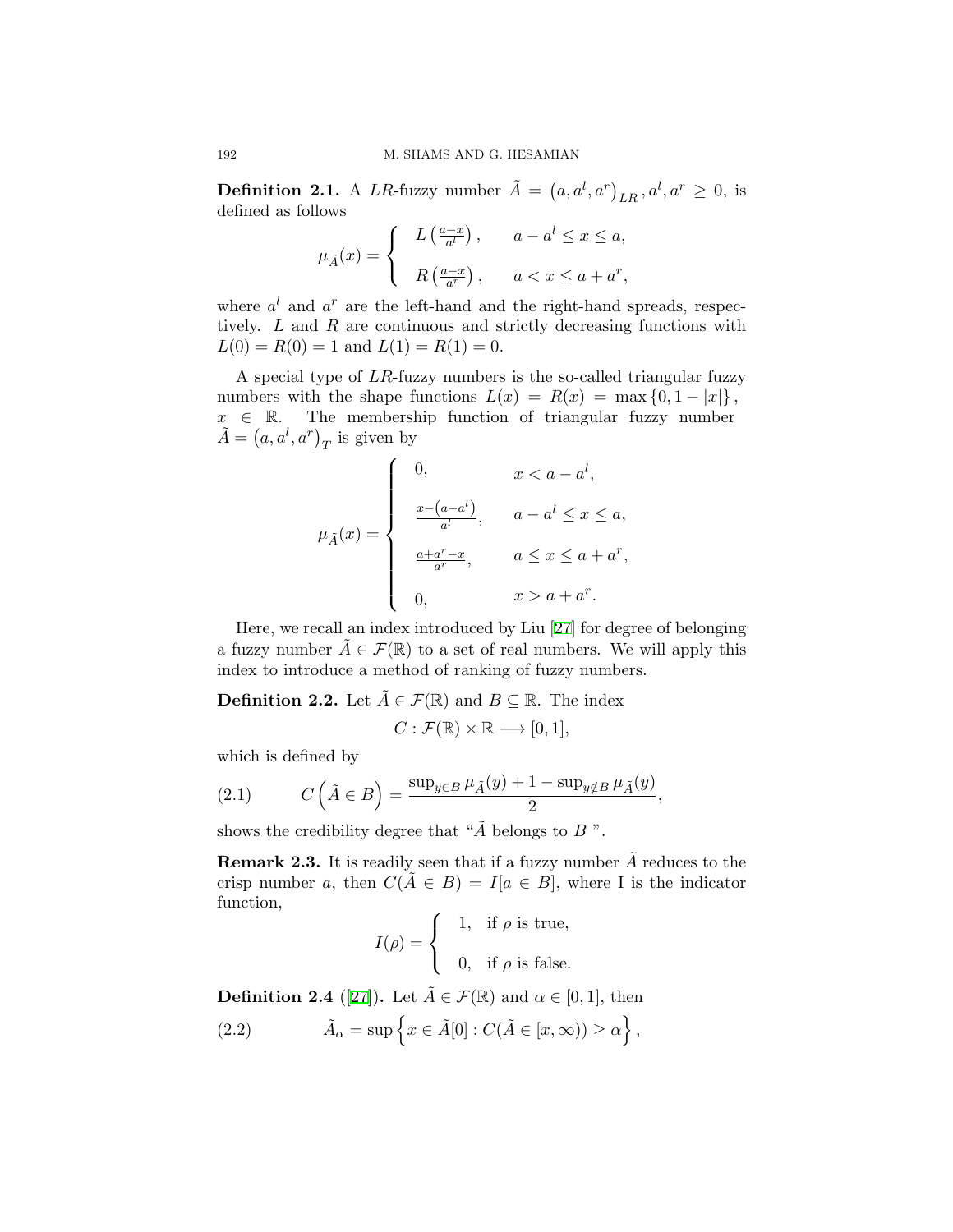is called the *α*-optimistic value of  $\tilde{A}$ . It is clear that  $\tilde{A}_{\alpha}$  is a nonincreasing function of  $\alpha \in [0, 1]$ .

**Example 2.5.** For a given *LR*-fuzzy number  $\tilde{A} = (a, a^l, a^r)_{LR}$ , it is easy to verify that

$$
\tilde{A}_{\alpha} = \begin{cases}\n a + a^{r} R^{-1}(2\alpha), & \text{for } 0.0 \le \alpha \le 0.5, \\
 a - a^{l} L^{-1}(2(1 - \alpha)), & \text{for } 0.5 \le \alpha \le 1.0.\n\end{cases}
$$

Especially, if  $\tilde{A} = (a, a^l, a^r)_T$  is a triangular fuzzy number, then

$$
\tilde{A}_{\alpha} = \begin{cases}\n a^r - 2\alpha(a^r - a), & \text{for } 0.0 \le \alpha \le 0.5, \\
 2a - a^l - 2\alpha(a - a^l), & \text{for } 0.5 \le \alpha \le 1.0.\n\end{cases}
$$

For instance, the *α*-optimistic values of  $\tilde{A} = (-2, 0, 1)_T$  are obtained as

$$
\tilde{A}_{\alpha} = \begin{cases}\n1 - 2\alpha, & \text{for } 0.0 \le \alpha \le 0.5, \\
2 - 4\alpha, & \text{for } 0.5 \le \alpha \le 1.0.\n\end{cases}
$$

## 3. The Proposed Approach to Raking Fuzzy Numbers

<span id="page-4-0"></span>This section proposes a new method for ranking fuzzy numbers based on a novel preference index.

In general, for a proposed ranking method (based on a given preference index P), we expect the following axioms:

- We expect that the proposed ranking method saves the classical properties of the ordinary ordering of real numbers on the space of fuzzy numbers.
- Let  $\tilde{A}, \tilde{B} \in \mathcal{F}(\mathbb{R})$ , where  $\tilde{A}_{\alpha} \geq \tilde{B}_{1-\alpha}$  for any  $\alpha \in [0,1]$ . Then, it is natural to say that  $\tilde{A}$  is absolutely "preferred to"  $\tilde{B}$ .
- Let  $\tilde{A}^*$  be a estimation of  $\tilde{A}$ . If  $\tilde{A}$  is preferred to  $\tilde{B}$ , then we expect that  $\tilde{A}^*$  is also nearly preferred to  $\tilde{B}$ .
- If  $\tilde{A}^*$  is preferred to  $\tilde{B}$ , then  $\tilde{B}$  can not be preferred to  $\tilde{A}$ .
- A preference index should not be very sensitive to a minor estimation error in the estimation of fuzzy membership functions, i.e., the degree of the preference between two fuzzy numbers should not be changed if the change of the membership function is sufficiently small.

So, we need a suitable relation to investigate the degree to which  $\tilde{A}$  is "preferred to" *B*. In the following, we propose a preference relation for such cases in the space of fuzzy numbers. In this method, we consider decision makers attitude by considering a level of credit.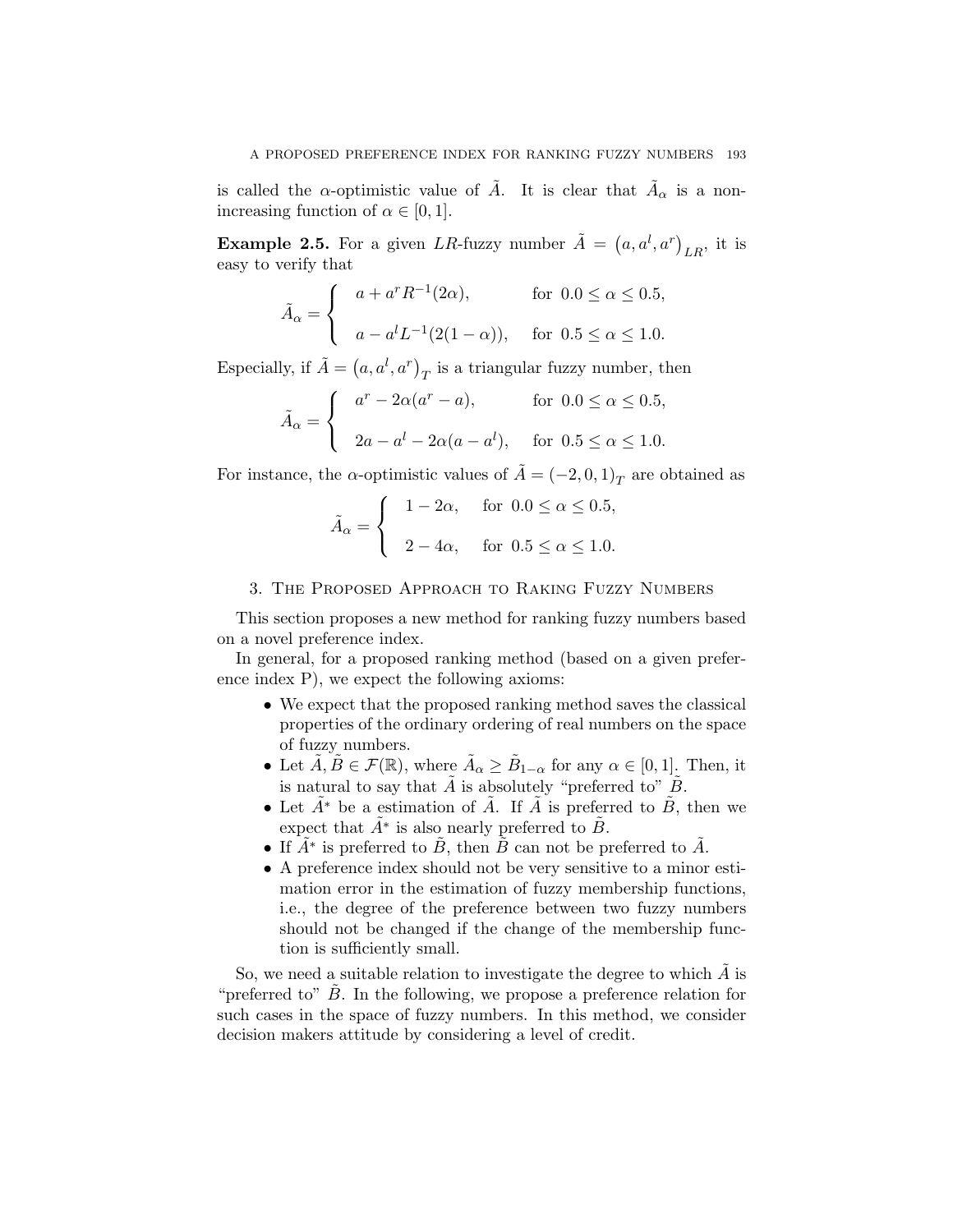**Definition 3.1.** For two fuzzy numbers  $\tilde{A}$  and  $\tilde{B}$ , the preference index  $P: \mathcal{F}(\mathbb{R}) \times \mathcal{F}(\mathbb{R}) \longrightarrow \mathbb{R}$  is defined as

(3.1) 
$$
P(\tilde{A} \succ \tilde{B}) = \begin{cases} \sup E(\tilde{A}, \tilde{B}), & \text{if } E(\tilde{A}, \tilde{B}) \neq \emptyset, \\ 0, & \text{if } E(\tilde{A}, \tilde{B}) = \emptyset, \end{cases}
$$

 $\text{where } E\left(\tilde{A}, \tilde{B}\right) = \left\{\alpha \in [0, 1]: \tilde{A}_{\alpha} \geq \tilde{B}_{1-\alpha}\right\}$ }. *P* ( $\tilde{A} \succ \tilde{B}$ ) represents the degree of preference of  $\tilde{A}$  over  $\tilde{B}$ .

**Remark 3.2.** It is worth noting that  $P(\tilde{A} \succ \tilde{B}) = 1$  if and only if  $\tilde{B}_{1-\alpha} \leq \tilde{A}_{\alpha}$ , for every  $\alpha \in [0,1]$ .

**Definition 3.3.** For two fuzzy numbers  $\tilde{A}$  and  $\tilde{B}$ , we say that  $\tilde{A}$  is preferred to  $\tilde{B}$  at credit level of  $\gamma \in [0.5, 1]$  (denoting by  $\tilde{A} \succ^{\gamma}_{P} \tilde{B}$  if  $P\left(\tilde{A} \succ \tilde{B}\right) \geq \gamma.$ 

It is mentioned that the level of credit  $\gamma \in [0.5, 1]$  represents a decision maker's attitude. A larger  $\gamma$  indicates a higher degree of credit. The calculation of  $P\left(\tilde{A} \succ \tilde{B}\right)$  is graphically illustrated in Fig. [1.](#page-5-0)



<span id="page-5-0"></span>FIGURE 1. An illustration of calculating  $P\left(\tilde{A} \succ \tilde{B}\right)$  for two typical triangular fuzzy numbers  $\tilde{A}$  and  $\tilde{B}$ .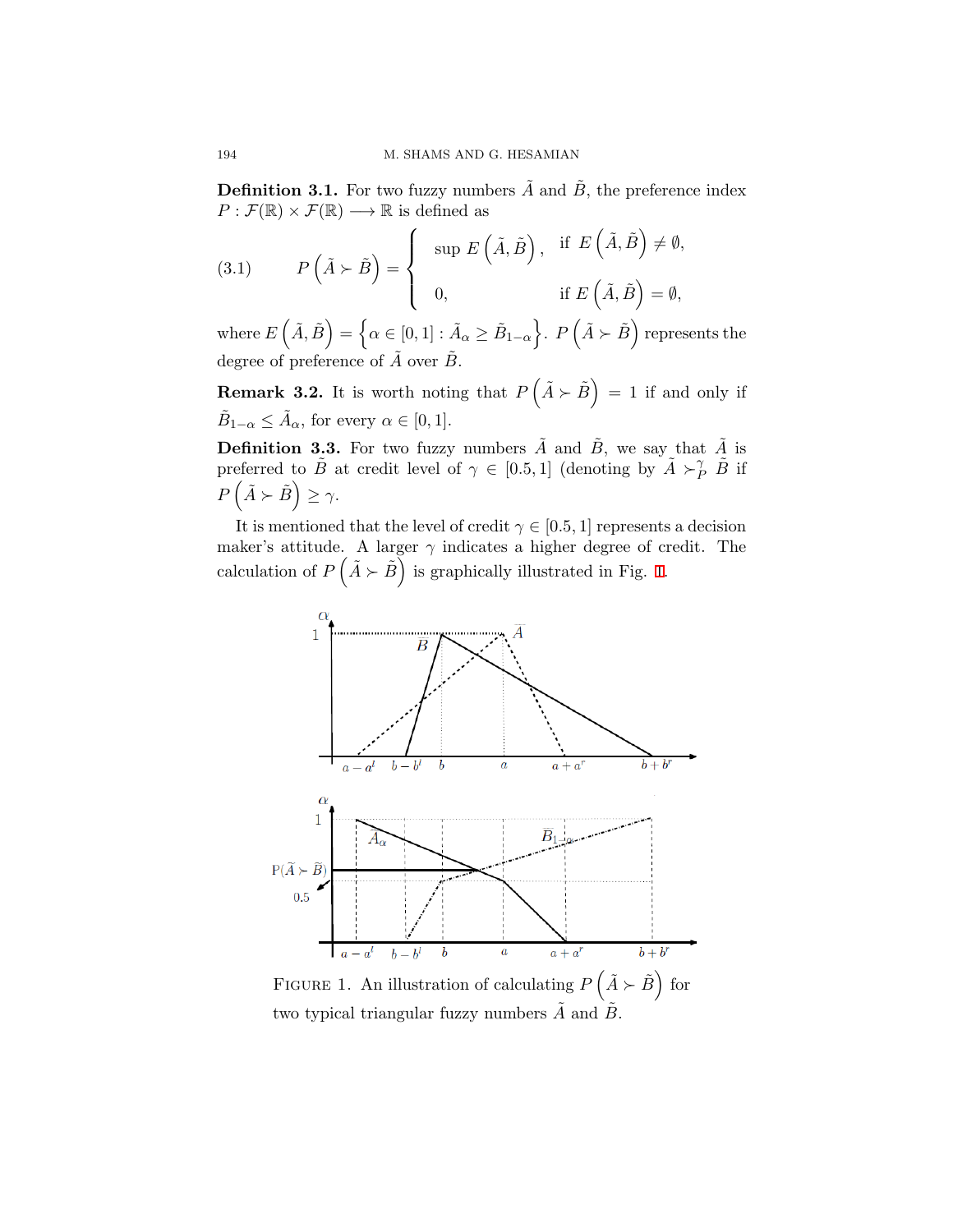<span id="page-6-0"></span>**Theorem 3.4.** *Let*  $\tilde{A}$ *,*  $\tilde{B}$  *and*  $\tilde{C}$  *be three fuzzy numbers. Then* 

1) 
$$
P\left(\tilde{A} \succ \tilde{B}\right) = 1 - P\left(\tilde{B} \succ \tilde{A}\right)
$$
.  
\n2) At a given level of credit  $\gamma \in [0.5, 1]$ , P is transitive, i.e.,  $\tilde{A} \succ_P^{\gamma} \tilde{B}$  and  $\tilde{B} \succ_P^{\gamma} \tilde{C}$  imply  $\tilde{A} \succ_P^{\gamma} \tilde{C}$ .

*Proof.* For two fuzzy numbers  $\tilde{A}$  and  $\tilde{B}$ , we have

$$
1 - P\left(\tilde{A} \succ \tilde{B}\right) = 1 - \sup\left\{\alpha : \tilde{A}_{\alpha} \ge \tilde{B}_{1-\alpha}\right\}
$$

$$
= 1 - \inf\left\{\alpha : \tilde{B}_{1-\alpha} \ge \tilde{A}_{\alpha}\right\}
$$

$$
= \sup\left\{1 - \alpha : \tilde{B}_{1-\alpha} \ge \tilde{A}_{1-(1-\alpha)}\right\}
$$

$$
= \sup\left\{\alpha : \tilde{B}_{\alpha} \ge \tilde{A}_{1-\alpha}\right\}
$$

$$
= P\left(\tilde{B} \succ \tilde{A}\right).
$$

So item 1) is held. To prove the second item (transitivity property), assume that  $\tilde{A} \succ^{\gamma}_{P} \tilde{B}$  and  $\tilde{B} \succ^{\gamma}_{P} \tilde{C}$ . It is easy to verify that  $\tilde{A} \succ^{\gamma}_{P} \tilde{B}$ if and only if  $\tilde{A}_{\gamma} \geq \tilde{B}_{1-\gamma}$  or  $d_{\gamma}(\tilde{A}, \tilde{B}) = \tilde{A}_{\gamma} - \tilde{B}_{1-\gamma} \geq 0$ . So we have  $d_{\gamma}(\tilde{A}, \tilde{B}) \geq 0$  and  $d_{\gamma}(\tilde{B}, \tilde{C}) \geq 0$ . Now, since  $\tilde{B}_{\gamma}$  is decreasing with respect to  $\gamma \in [0.5, 1]$ , it is concluded that  $\tilde{B}_{1-\gamma} \geq \tilde{B}_{\gamma}$  and therefore  $d_{\gamma}(\tilde{A}, \tilde{C}) \geq 0$  or  $\tilde{A} \succ^{\gamma}_{P} \tilde{C}$ , which is the desired result. □

**Remark 3.5** ([[50\]](#page-12-2))**.** The linguistic interpretation can be defined as a fuzzy set on the calculated degree of preference, and the membership of the interpretation set indicates the truth level of the interpretation. An illustration is shown in Fig. [2](#page-7-0). The nine cases are;  $P_1 : B$  is absolutely preferred to  $\tilde{A}$ .  $P_2$ :  $\tilde{B}$  is strongly preferred to  $\tilde{A}$ .  $P_3$ :  $\tilde{B}$  is moderately preferred to  $\tilde{A}$ .  $P_4$ :  $\tilde{B}$  is weakly preferred to  $\tilde{A}$ .  $P_5$ :  $\tilde{A}$  and  $\tilde{B}$  are equally preferred to each other.  $P_6$ :  $\tilde{A}$  is weakly preferred to  $\tilde{B}$ ,  $P_7$ :  $\tilde{A}$  is moderately preferred to  $\tilde{B}$ .  $P_8$ :  $\tilde{A}$  is strongly preferred to  $\tilde{B}$ .  $P_9$ :  $\tilde{A}$  is absolutely preferred to  $\tilde{B}$ . For example, if  $P(\tilde{A} \succ \tilde{B}) = 0.54$ , we may conclude that  $\overline{A}$  is weakly preferred to  $\overline{B}$  with truth level 0.80 and  $\overline{B}$ and *A* are preferred to each other with truth level 0.20.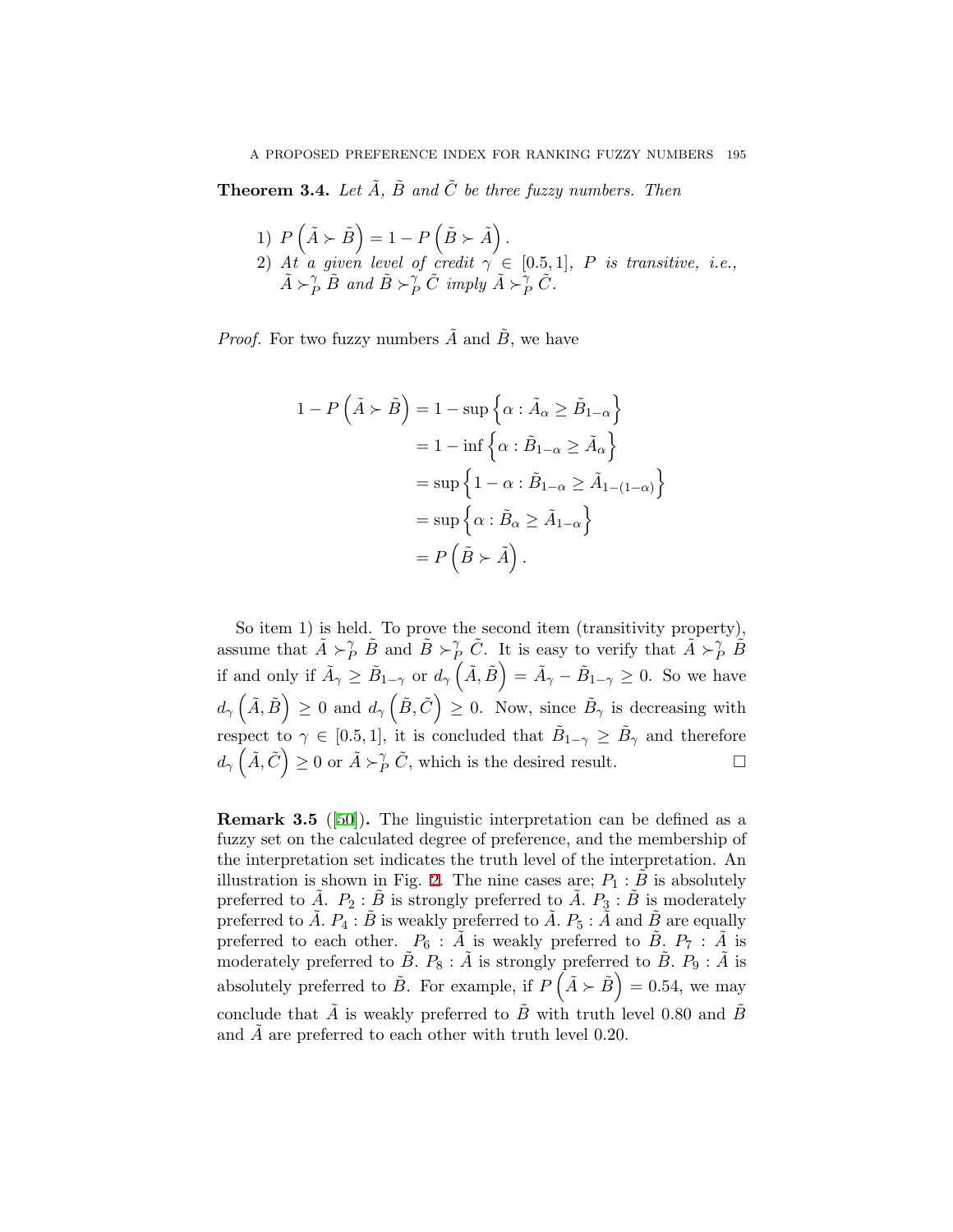

<span id="page-7-0"></span>FIGURE 2. An illustration of linguistic interpretation of  $P(\tilde{A} \succ \tilde{B})$ .

<span id="page-7-1"></span>**Remark 3.6.** From Definition [2.4,](#page-3-0) note that the  $\alpha$ -cuts of a fuzzy number  $\tilde{A}$  can be rewritten as  $\tilde{A}[\alpha] = [\tilde{A}_{1-\alpha/2}, \tilde{A}_{\alpha/2}], \alpha \in [0, 1]$ . Thus, the interval arithmetic operators on fuzzy numbers (e.g. see [[23](#page-11-14)]) reduce as follows

- Addition:  $\tilde{A}[\alpha] \oplus \tilde{B}[\alpha] = \left[ \tilde{A}_{1-\alpha/2} + \tilde{B}_{1-\alpha/2}, \tilde{A}_{\alpha/2} + \tilde{B}_{\alpha/2} \right].$
- Subtraction:  $\tilde{A}[\alpha] \ominus \tilde{B}[\alpha] = \left[ \tilde{A}_{1-\alpha/2} \tilde{B}_{\alpha/2}, \tilde{A}_{\alpha/2} \tilde{B}_{1-\alpha/2} \right]$ ] .
- *•* Multiplication:

$$
\begin{split} \tilde{A}[\alpha] &\otimes \tilde{B}[\alpha] = \\ &\qquad\Big[\min\Big\{\tilde{A}_{1-\alpha/2}\tilde{B}_{\alpha/2}, \tilde{A}_{1-\alpha/2}\tilde{B}_{1-\alpha/2}, \tilde{A}_{\alpha/2}\tilde{B}_{1-\alpha/2}, \tilde{A}_{\alpha/2}\tilde{B}_{\alpha/2}\Big\}\,, \\ &\qquad\Big.\max\Big\{\tilde{A}_{1-\alpha/2}\tilde{B}_{\alpha/2}, \tilde{A}_{1-\alpha/2}\tilde{B}_{1-\alpha/2}, \tilde{A}_{\alpha/2}\tilde{B}_{1-\alpha/2}, \tilde{A}_{\alpha/2}\tilde{B}_{\alpha/2}\Big\}\,\Big]. \end{split}
$$

*•* Division:

 $\tilde{A}[\alpha] \oslash \tilde{B}[\alpha] =$  $\left[\,\min\left\{\tilde{A}_{1-\alpha/2}\ /\tilde{B}_{\alpha/2}, \tilde{A}_{1-\alpha/2}\ /\tilde{B}_{1-\alpha/2}, \tilde{A}_{\alpha/2}\ /\tilde{B}_{1-\alpha/2}, \tilde{A}_{\alpha/2}\ /\tilde{B}_{\alpha/2}\right\},\right.$  $\max\left\{ \tilde{A}_{1-\alpha/2} \; / \tilde{B}_{\alpha/2}, \tilde{A}_{1-\alpha/2} \; / \tilde{B}_{1-\alpha/2}, \tilde{A}_{\alpha/2} \; / \tilde{B}_{1-\alpha/2}, \tilde{A}_{\alpha/2} \; / \tilde{B}_{\alpha/2} \right\} \Big],$ excluding the case  $\tilde{B}_{1-\alpha/2} = 0$  or  $\tilde{B}_{\alpha/2} = 0$ .

*•* Inverse interval:

$$
\tilde{A}[\alpha]^{-1} = \Big[\min\Big\{1/\tilde{A}_{1-\alpha/2}, 1/\ \tilde{A}_{\alpha/2}\Big\}\,, \max\Big\{1/\tilde{A}_{1-\alpha/2}, \tilde{A}_{\alpha/2}\Big\}\,\Big],
$$
 excluding the case  $\tilde{A}_{1-\alpha/2} = 0$  or  $\tilde{A}_{\alpha/2} = 0$ .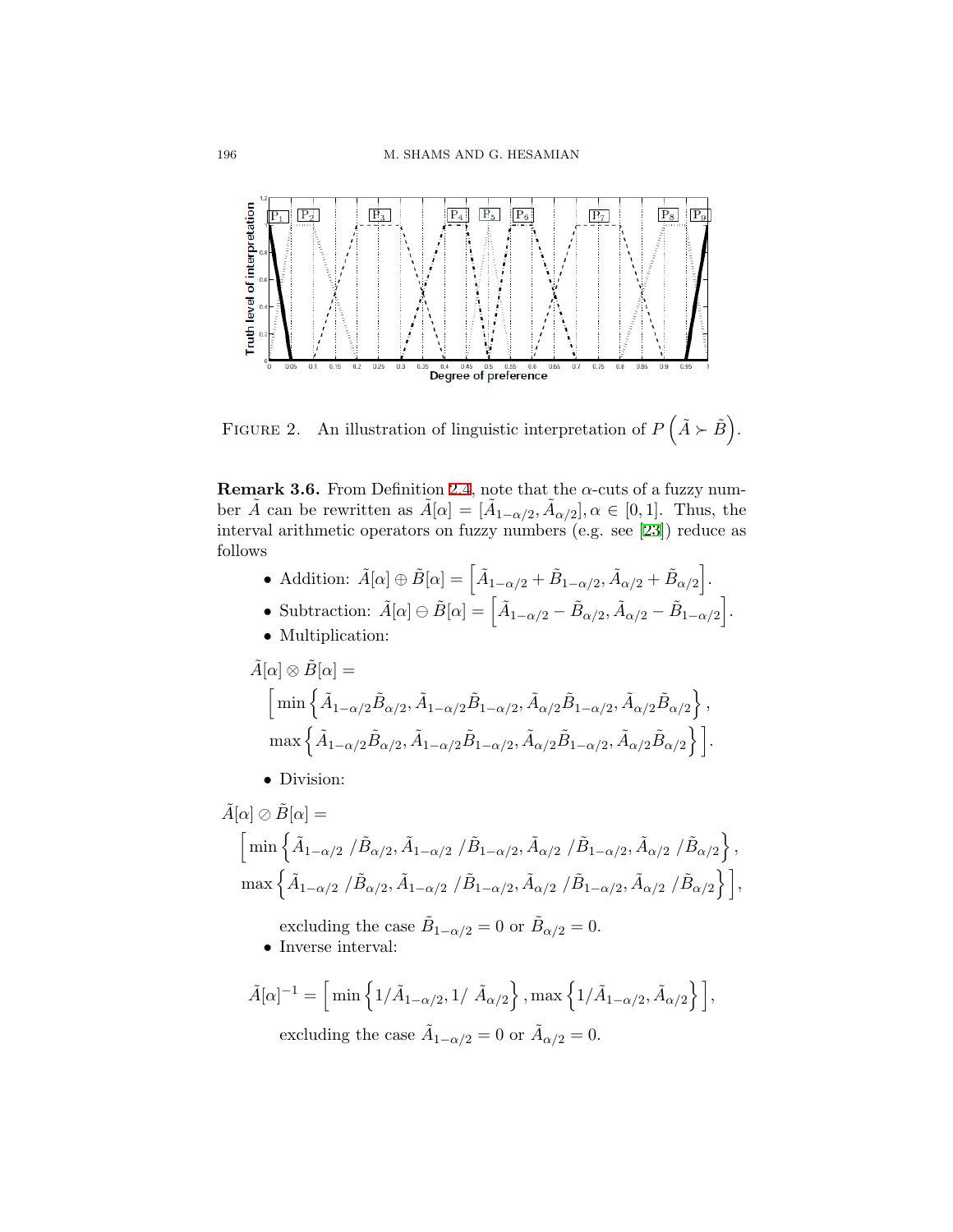Therefore, using the extension principle, arithmetic operations on fuzzy numbers can be obtained by

$$
\left(\tilde{A} \odot \tilde{B}\right)(z) = \sup_{x,y:x\circ y=z} \min\left\{\tilde{A}(x), \tilde{B}(y)\right\},\,
$$

where *⊙* is any kind of the extended arithmetic operations *⊕, ⊖, ⊗* and *⊘*, and *◦* is any kind of the arithmetic operations +*, −, ×*, and */* (e.g. see [\[18](#page-10-15)]).

**Theorem 3.7.** Assume  $\tilde{A}, \tilde{B}, \tilde{C}$ , and  $\tilde{D}$  are four fuzzy numbers. Then *the following relations are hold:*

1)

$$
\tilde{A} \succ_P^{\gamma} \tilde{B} \text{ iff } \left\{ \begin{array}{cl} \lambda \otimes \tilde{A} \succ_P^{\gamma} \lambda \otimes \tilde{B}, & \text{for } \lambda > 0, \\ \\ \lambda \otimes \tilde{B} \succ_P^{\gamma} \lambda \otimes \tilde{B}, & \text{for } \lambda > 0. \end{array} \right.
$$

- $2)$   $\tilde{A} \succ^{\gamma}_{P} \tilde{B}$  *iff*  $\tilde{A} \oplus (\ominus)k \succ^{\gamma}_{P} \tilde{B} \oplus (\ominus)k, k \in \mathbb{R}$ .
- 3) *if*  $\tilde{A}$  *and*  $\tilde{B}$  *are positive fuzzy numbers, then*  $\tilde{A} \succ^{\gamma}_{P} \tilde{B}$  *iff*  $\tilde{B}^{-1} \succ_P^{\gamma} \tilde{A}^{-1}$ .
- $4)$  *if*  $\tilde{A} \succ^{\hat{\gamma}}_{P} \tilde{B}$  and  $\tilde{C} \succ^{\gamma}_{P} \tilde{D}$  then  $\tilde{A} \oplus \tilde{C} \succ^{\gamma}_{P} \tilde{B} \oplus \tilde{D}$ .
- 5) *if*  $\tilde{A}, \tilde{B}, \tilde{C}$ *, and*  $\tilde{D}$ *are positive fuzzy numbers, then*  $\tilde{A} \succ^{\gamma}_{P} \tilde{B}$  *and*  $\tilde{C} \succ^{\gamma}_{P} \tilde{D}$  *imply*  $\tilde{A} \otimes \tilde{C} \succ^{\gamma}_{P} \tilde{B} \otimes \tilde{D}$ .
- 6) *if*  $\tilde{A}$ ,  $\tilde{B}$ ,  $\tilde{C}$ , and  $\tilde{D}$  are positive fuzzy numbers, then  $\tilde{A} \succ^{\gamma}_{P} \tilde{B}$  and  $\tilde{C} \succ^{\gamma}_{P} \tilde{D}$  *imply*  $\tilde{A} \oslash \tilde{D} \succ^{\gamma}_{P} \tilde{B} \oslash \tilde{C}$ *.*

*Proof.* The results are immediately followed from the arithmetic inter-vals of fuzzy numbers (Remark [3.6](#page-7-1)) and the fact that  $\tilde{A} \succ^{\gamma}_{P} \tilde{B}$  if and  $\Box$  only if  $\tilde{A}_{1-\alpha_0/2 \ge \tilde{B}_{\alpha_0/2}}, \alpha_0 = 2 (1 - \gamma).$  □

Here we investigate the robustness property of the proposed index *P*. For this, to define the robustness mathematically, we propose a distance as the measurement of a membership estimation error.

**Definition 3.8.** Let  $\tilde{A}, \tilde{B} \in \mathcal{F}(\mathbb{R})$ . The maximum difference between  $\tilde{A}$ and  $\overline{B}$  is defined as

$$
D\left(\tilde{A},\tilde{B}\right)=\max_{\alpha\in\left[0,1\right]}\left|\tilde{A}_{\alpha}-\tilde{B}_{\alpha}\right|.
$$

**Lemma 3.9.** *The maximum difference*  $D : \mathcal{F}(\mathbb{R}) \times \mathcal{F}(\mathbb{R}) \longrightarrow [0, \infty)$  *is a distance on the space of fuzzy numbers, i.e., for three fuzzy numbers A,* ˜ *B*˜ *and C*˜ *we have*

•  $D\left(\tilde{A}, \tilde{B}\right) = 0$  *if and only if*  $\tilde{A} = \tilde{B}$ *, i.e.,*  $\tilde{A}_{\alpha} = \tilde{B}_{\alpha}$  for any  $\alpha \in [0,1].$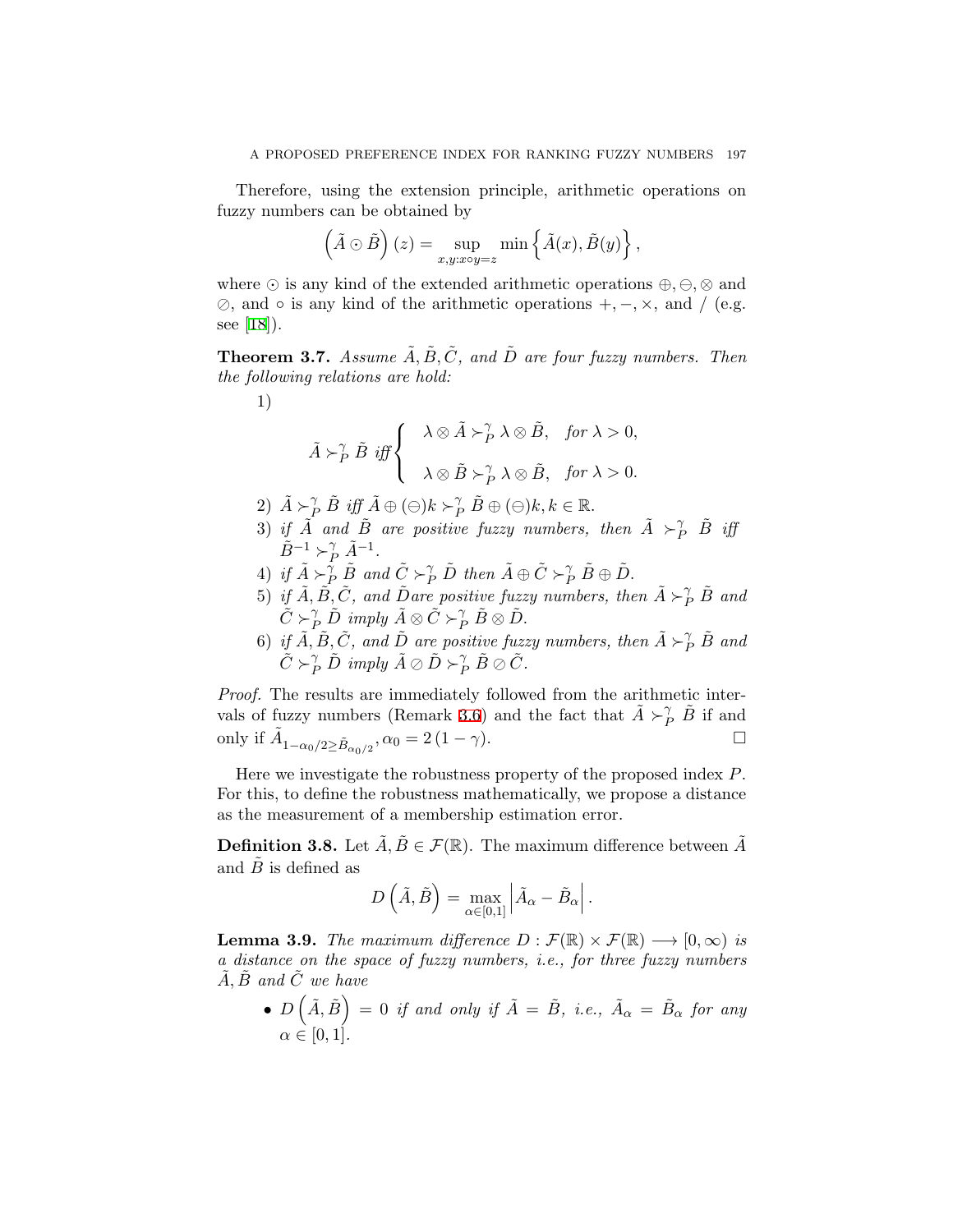• 
$$
D\left(\tilde{A}, \tilde{B}\right) = D\left(\tilde{B}, \tilde{A}\right).
$$
  
\n•  $D\left(\tilde{A}, \tilde{C}\right) \le D\left(\tilde{A}, \tilde{B}\right) + D\left(\tilde{B}, \tilde{C}\right).$ 

**Theorem 3.10.** *The preference index P is robust, i.e., for any given*  $\tilde{A}, \tilde{B} \in \mathcal{F}(\mathbb{R})$ , and  $\epsilon > 0$ , there exists  $\delta > 0$  for which

*.*

$$
\left|P\left(\tilde{A} \succ \tilde{B}\right) - P\left(\tilde{A^*} \succ \tilde{B}\right)\right| < \epsilon, \quad \text{for all } \tilde{A^*} \in \mathcal{F}(\mathbb{R}) \text{ s.t. } D\left(\tilde{A}, \tilde{A^*}\right) < \delta.
$$

Using the preference index *P* defined for each ordered pair of fuzzy numbers, it is easy to rank *n* fuzzy numbers  $\tilde{A}_1, \tilde{A}_2, \ldots, \tilde{A}_n$ . The procedure is as follows:

- 1) Calculate  $P\left(\tilde{A}_{i} \succ \tilde{A}_{j}\right)$  for  $i = 1, \ldots, n, j = 1, \ldots, n$  which consists of an symmetric matrix. From Theorem [3.4,](#page-6-0) note that we only need to calculate  $n \times (n-1)/2$  preference values.
- 2) Sort  $\tilde{A}_1, \tilde{A}_2, \ldots, \tilde{A}_n$  into  $\tilde{A}_{k_1}, \tilde{A}_{k_2}, \ldots, \tilde{A}_{k_n}$  so that for any  $i < j$ ,  $P\left(\tilde{A}_i \succ \tilde{A}_j\right) \geq \gamma$ . The feasibility of the sorting is guaranteed by Theorem [3.4.](#page-6-0) Based on this sorting, therefore  $\tilde{A}_{k_1}$  is the most preferred choice,  $\tilde{A}_{k_2}$  is the second, etc.

## 4. CONCLUSION

<span id="page-9-5"></span>As a natural extension of the ordinary ordering, this paper proposed a new approach for comparing and ranking fuzzy numbers based on the  $\alpha$ -optimistic values of a fuzzy number with taking into account the decision makers attitude. Some basic properties of fuzzy ranking are investigated: 1) robustness, 2) transitivity, 3) rationality i.e., based on our method, if  $\overline{A}$  is preferred to  $\overline{B}$ , then  $\overline{B}$  can not be preferred to  $\overline{A}$ , 4) it is matching our intuition as ordering in the space of real numbers. The method is specially tailored for *LR*-fuzzy numbers and an algorithm is presented to rank a set of fuzzy numbers.

#### **REFERENCES**

- <span id="page-9-3"></span>1. S. Abbasbandy, and B. Asady, *Ranking of fuzzy numbers by sign distance*, Inform. Sciences., 176 (2006), pp. 2405-24016.
- <span id="page-9-1"></span>2. M. Adamo, *Fuzzy decision trees*, Fuzzy. Set. Syst., 4 (1980), pp. 207-219.
- <span id="page-9-4"></span>3. B. Asady and A. Zendehnam, *Ranking fuzzy numbers by distance minimization*, Appl. Math. Model., 31 (2007), pp. 2589-2598.
- <span id="page-9-2"></span>4. J.F. Baldwin and N.C.F. Guild, *Comparison of fuzzy sets on the same decision space*, Fuzzy. Set. Syst., 2 (1979), pp.213-231.
- <span id="page-9-0"></span>5. G. Bortolan and R.A. Degani, *review of some methods for ranking fuzzy subsets*, Fuzzy. Set. Syst., 15 (1985), pp. 1-19.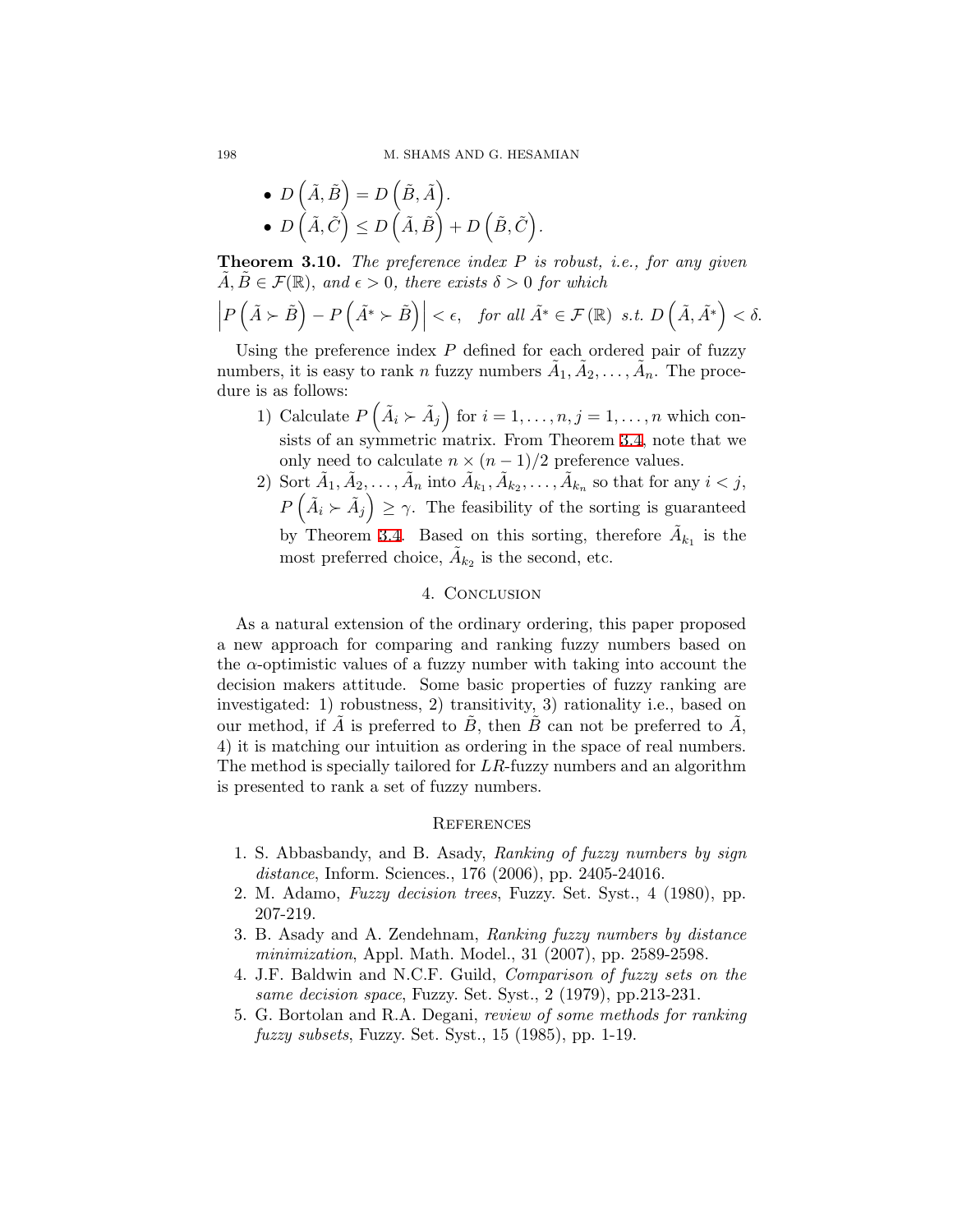A PROPOSED PREFERENCE INDEX FOR RANKING FUZZY NUMBERS 199

- <span id="page-10-6"></span>6. P.T. Chang and E.S. Lee, *Ranking of fuzzy sets based on the concept of existence*, Comput. Math. Appl., 27 (1994), pp. 1-21.
- <span id="page-10-2"></span>7. S.H. Chen, *Ranking fuzzy numbers with maximizing set and minimizing set*, Fuzzy. Set. Syst., 17 (1985), pp. 113-129.
- <span id="page-10-13"></span>8. S.J. Chen and S.M. Chen, *Fuzzy risk analysis based on the ranking of generalized trapezoidal fuzzy numbers*, Appl. Intell., 26 (2007), pp. 1-11.
- <span id="page-10-10"></span>9. L.H. Chen and H.W. Lu, *An approximate approach for ranking fuzzy numbers based on left and right dominance*, Comput. Math. Appl., 41 (2001), pp. 1589-1602.
- <span id="page-10-7"></span>10. C.H. Cheng, *A new approach for ranking fuzzy numbers by distance method*, Fuzzy. Set. Syst., 95 (1998), pp. 307-317.
- <span id="page-10-11"></span>11. T.C. Chu and C.T. Tsao, *Ranking fuzzy numbers with an area between the centroid point and original point*, Comput. Math. Appl., 43 (2002), pp. 111-117.
- <span id="page-10-4"></span>12. L. de Campos and G.A Muñoz, *A subjective approach for ranking fuzzy numbers*, Fuzzy. Set. Syst., 29(1989), pp. 145-153.
- <span id="page-10-3"></span>13. M. Delgado, J.L. Verdegay, and M.A. Vila, *A procedure for ranking fuzzy numbers using fuzzy relations*, Fuzzy. Set. Syst., 26 (1988), pp. 49-62.
- <span id="page-10-12"></span>14. Y. Deng, Z. Zhenfu, and L. Qi, *Ranking fuzzy numbers with an area method using radius of gyration*, Comput. Math. Appl., 51 (2006), pp. 11271136.
- <span id="page-10-1"></span>15. D. Dubois and H. Prade, *Ranking fuzzy numbers in the setting of possibility theory*, Inform. Sciences., 30 (1983), pp. 183-224.
- <span id="page-10-14"></span>16. R. Ezzatia, T. Allahviranloob, S. Khezerlooa, and M. Khezerloob, *An approach for ranking of fuzzy numbers*, Expert. Syst. Appl., 39 (1983), pp. 690-695.
- <span id="page-10-8"></span>17. P. Fortemps and M. Roubens, *Ranking and defuzzification methods based on area compensation*, Fuzzy. Set. Syst., 82 (1996), pp. 319- 330.
- <span id="page-10-15"></span>18. M. Hanns, *Applied Fuzzy Arithmetic: An Introduction with Engineering Applications*, Springer: New York, 2005.
- 19. M. Inuiguchi, J. Ramik, T. Tanino, and M. Vlach, *Satisficing solutions and duality in interval and fuzzy linear programming*, Fuzzy. Set. Syst., 135 (2003), pp. 151-177.
- <span id="page-10-0"></span>20. R. Jain, *Decision making in the presence of fuzzy variables*, IEEE. T. Syst. Man and Cyb., 6 (1976), pp. 698-703.
- <span id="page-10-5"></span>21. K. Kim and K.S. Park, *Ranking fuzzy numbers with index of optimism*, Fuzzy. Set. Syst., 35 (1990), pp. 143-150.
- <span id="page-10-9"></span>22. W. Kolodziejczyk, *Orlovskys concept of decision-making with fuzzy preference relation-further results*, Fuzzy. Set. Syst., 19 (1986), pp.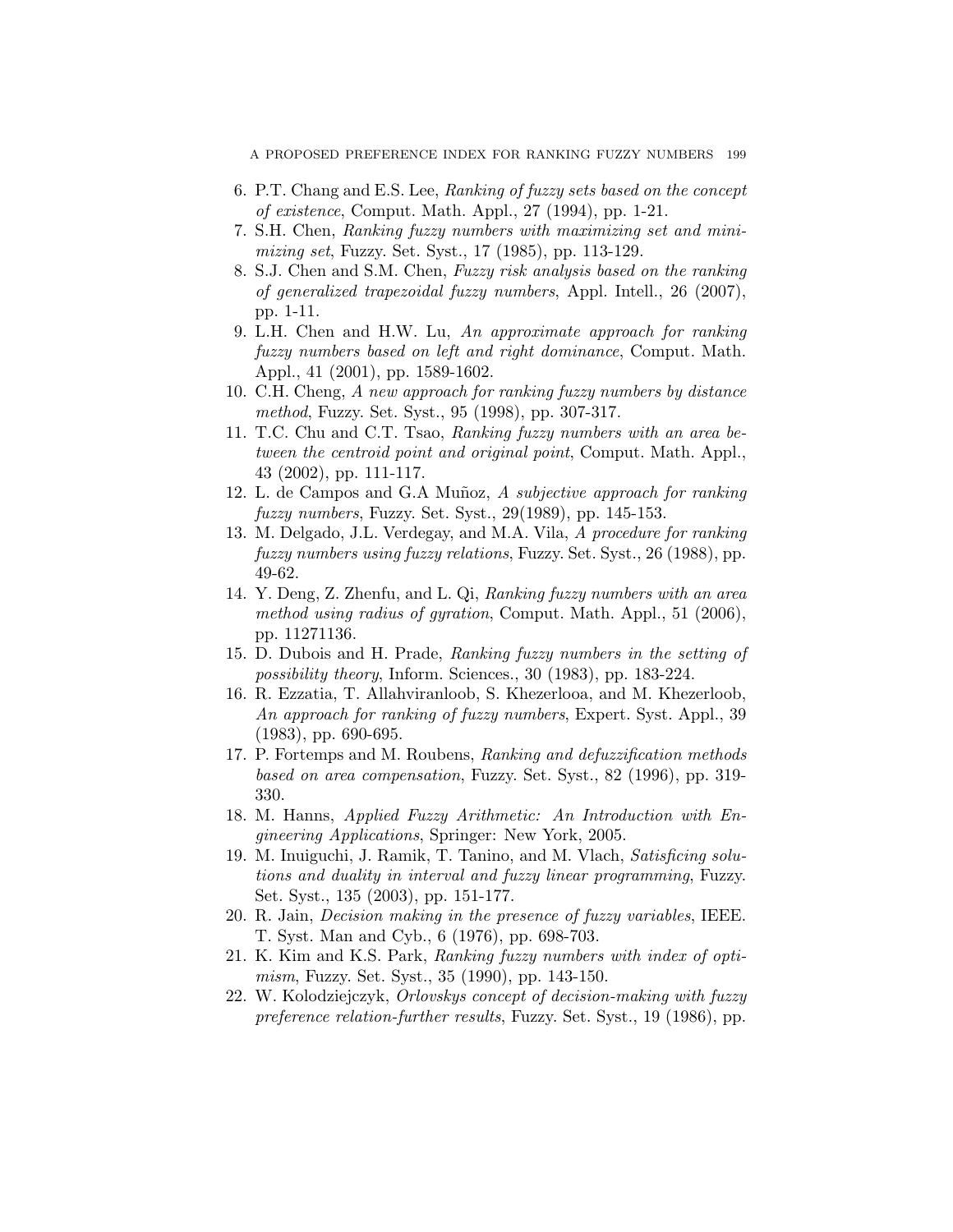11-20.

- <span id="page-11-14"></span>23. K.H. Lee, *First Course on Fuzzy Theory and Applications*, Springer-Verlag: Berlin, 2005.
- <span id="page-11-0"></span>24. E.S. Lee and R.J. Li, *Comparison of fuzzy numbers based on the probability measure of fuzzy events*, Comput. Math. Appl., 15 (1988), pp. 887-896.
- <span id="page-11-11"></span>25. D.F. Li, *A ratio ranking method of triangular intuitionistic fuzzy numbers and its application to MADM problems*, Comput. Math. Appl., 60 (2010), pp. 1557-1570.
- <span id="page-11-2"></span>26. T.S. Liou and M.J. Wang, *Ranking fuzzy numbers with integral value*, Fuzzy. Set. Syst., 50 (1992), pp. 247-255.
- <span id="page-11-15"></span>27. B. Liu, *Uncertainty Theory*, Springer-Verlag: Berlin, 2004.
- <span id="page-11-9"></span>28. X.W. Liu and S.L. Han, *Ranking fuzzy numbers with preference weighting function expectations*, Comput. Math. Appl., 49 (2005), pp. 1731-1753.
- <span id="page-11-7"></span>29. M. Modarres and S.S. Nezhad, *Ranking fuzzy numbers by preference ratio*, Fuzzy. Set. Syst., 118 (2001), pp. 429-436.
- <span id="page-11-6"></span>30. K. Nakamura, *Preference relations on a set of fuzzy utilities as a basis for decision making*, Fuzzy. Set. Syst., 20 (1986), pp. 147-162.
- 31. J. Peng and, B. Liu, *Some properties of optimistic and pessimistic values of fuzzy*, IEEE. Int. Conf. Fuzzy., 2 (2004), pp. 745-750.
- <span id="page-11-3"></span>32. P.A. Raj and D.N. Kumar, *Ranking alternatives with fuzzy weights using maximizing set and minimizing set*, Fuzzy. Set. Syst., 105 (1999), pp. 365-375.
- <span id="page-11-1"></span>33. J. Saade and H. Schwarzlander, *Ordering fuzzy sets over the real line: an approach based on decision making under uncertainty*, Fuzzy. Set. Sys., 50 (1992), pp.237-246.
- <span id="page-11-10"></span>34. H. Sun and J. Wu, *A new approach for ranking fuzzy numbers based on fuzzy simulation analysis method*, Appl. Math. Comput., 174 (2006), pp. 755-767.
- <span id="page-11-8"></span>35. L. Tran and L. Duckstein, *Comparison of fuzzy numbers using a fuzzy distance measure*, Fuzzy. Set. Syst., 130 (2002), pp. 331-341.
- <span id="page-11-12"></span>36. E. Valvis, *A new linear ordering of fuzzy numbers on subsets of F(R)*, Fuzzy. Optim. Decis. Ma., 8 (2009), pp. 141-163.
- <span id="page-11-13"></span>37. Y.M. Wang, *Centroid defuzzification and the maximizing set and minimizing set ranking based on alpha level sets*, Comput. Ind. Eng., 57 (2009), pp. 228-236.
- <span id="page-11-5"></span>38. X. Wang, *A class of approaches to ordering alternatives*, M.S. thesis, Taiyuan University Technology, 1987.
- <span id="page-11-4"></span>39. X. Wang and E.E. Kerre, *Reasonable properties for the ordering of fuzzy quantities (I)*, Fuzzy. Set. Syst., 118 (2001), pp. 375-385.